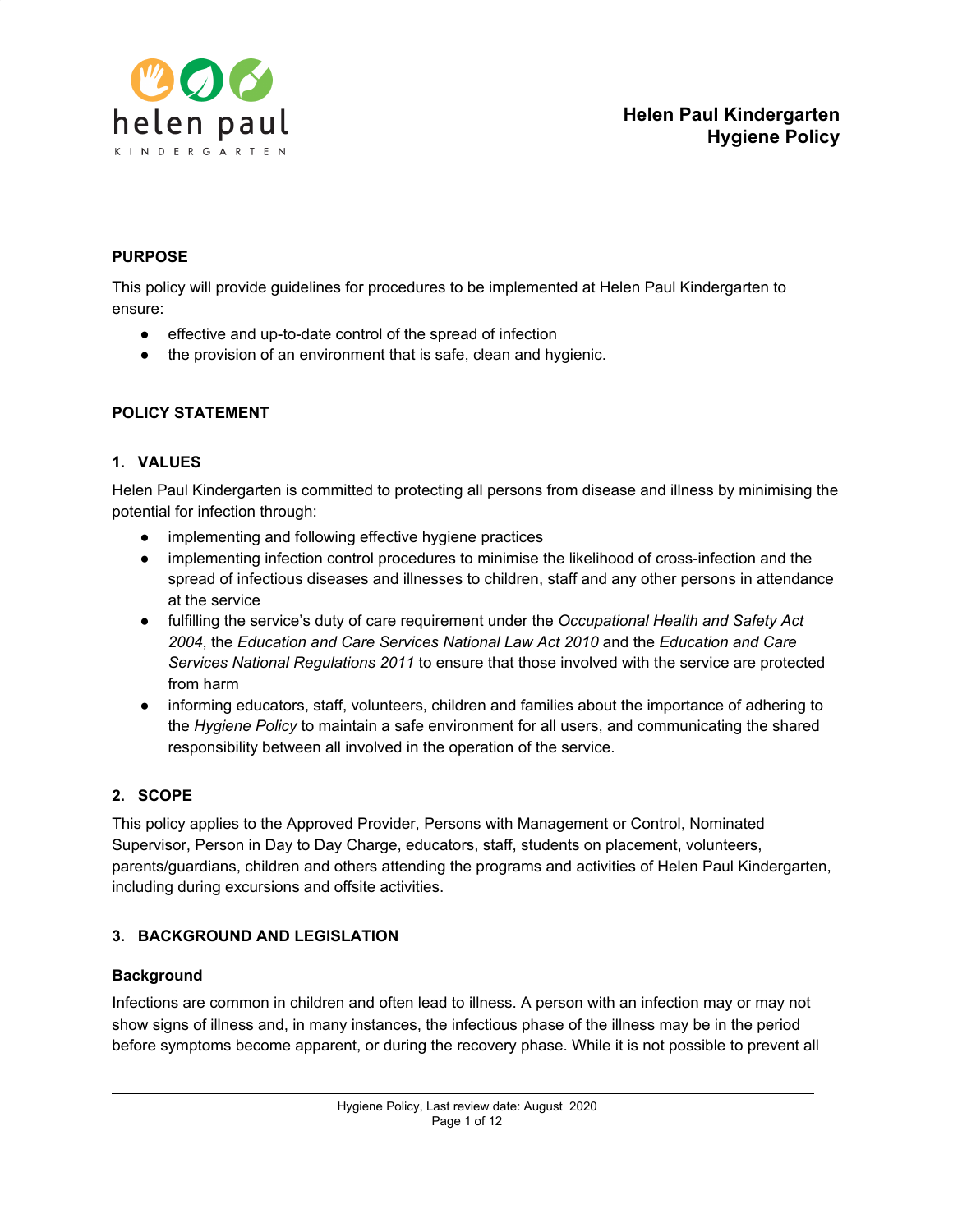

infections in education and care environments, services can prevent or control the spread of many infectious diseases by adopting simple hygiene practices.

An infection can be spread when an infected person attends the service premises and contamination occurs. A service can contribute to the spread of an infection through poor hygiene practices that allow infectious organisms to survive or thrive in the service environment.

The implementation of appropriate hygiene and infection control procedures aims to break the cycle and prevent the spread of infections at every stage. The National Health and Medical Research Council (NHMRC) suggest that to reduce illness in education and care services, the three most effective methods of infection control are:

- effective hand washing
- exclusion of sick children, staff and visitors
- immunisation.

Other strategies to prevent infection include:

- cough etiquette
- appropriate use of gloves
- effective cleaning of the service environment.

The NHMRC suggests that if these strategies are not implemented, all other procedures described in the service's *Hygiene Policy* will have reduced effectiveness in preventing the spread of infection and illness.

#### **Legislation and standards**

Relevant legislation and standards include but are not limited to:

- *● Education and Care Services National Law Act 2010*
- *● Education and Care Services National Regulations 2011*: Regulations 77, 106, 109, 112, 168
- *●* Food Act 1990
- *● National Quality Standard*, Quality Area 2: Children's Health and Safety
- Standard 2.1: Each child's health is promoted
	- Element 2.1.3: Effective hygiene practices are promoted and implemented
	- Element 2.1.4: Steps are taken to control the spread of infectious diseases and to manage injuries and illness, in accordance with recognised guidelines
- *● Occupational Health and Safety Act 2004*
- *● Public Health and Wellbeing Act 2008*

#### **4. DEFINITIONS**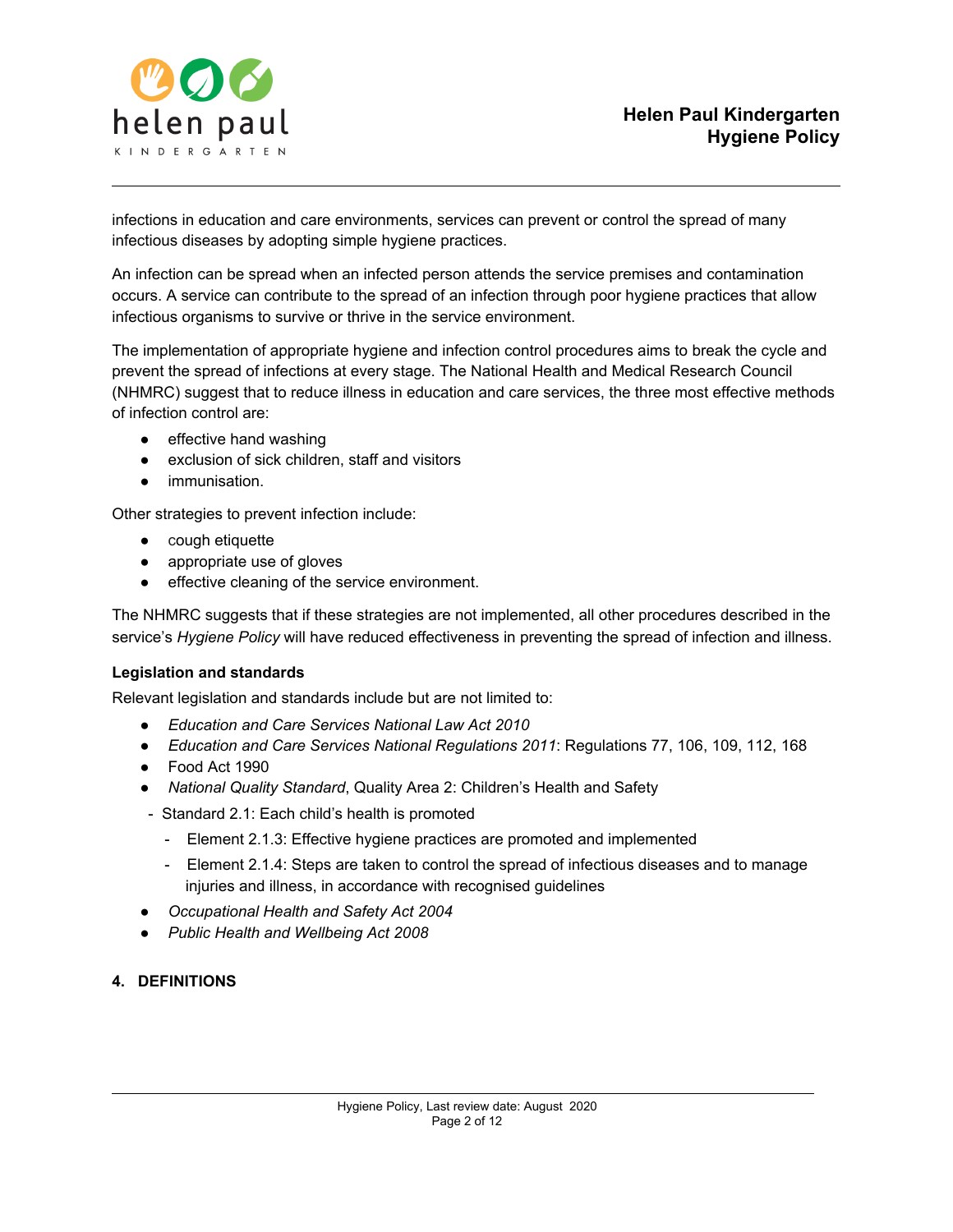

The terms defined in this section relate specifically to this policy. For commonly used terms e.g. Approved Provider, Nominated Supervisor, Regulatory Authority etc. refer to the *General Definitions* section of this manual.

**Cleaning:** A process that removes visible contamination such as food waste, dirt and grease from a surface. This process is usually achieved by the use of water and detergent. During this process, micro-organisms will be removed but not destroyed.

**Communicable disease:** A disease capable of being transmitted from an infected person or species to a susceptible host, either directly or indirectly.

**Cough etiquette:** The correct way to prevent the spread of infectious organisms that are carried in droplets of saliva is to cough or sneeze into the inner elbow or to use a tissue to cover the mouth and nose. Place all tissues in the rubbish bin immediately and clean hands with either soap and water or a disinfectant hand rub.

**Hygiene:** The principle of maintaining health and the practices put in place to achieve this.

**Infectious disease:** A disease that can be spread, for example, by air, water or interpersonal contact. An infectious disease is designated under Victorian Law or by a health authority (however described) as a disease that would require the infected person to be excluded from an education and care service (refer to *Dealing with Infectious Diseases Policy*).

**Neutral detergent:** A cleaning agent available commercially and labelled as 'neutral' or 'neutral pH'.

**Sanitising:** A process that destroys microorganisms. Sanitising a surface can reduce the number of microorganisms present. The process of sanitisation usually involves ensuring a surface is thoroughly cleaned with both heat and water, followed by the use of chemicals.

# **5. SOURCES AND RELATED POLICIES**

#### **Sources**

- Department of Health, Victoria, Food Safety[:](http://www.health.vic.gov.au/foodsafety/) <http://www.health.vic.gov.au/foodsafety/>
- Communicable Diseases Section, Public Health Group, Victorian Department of Human Services (2011), *The Blue Book: Guidelines for the control of infectious diseases.* Available at[:](https://www2.health.vic.gov.au/about/publications/researchandreports/The-blue-book) <https://www2.health.vic.gov.au/about/publications/researchandreports/The-blue-book>
- National Health and Medical Research Council (2013) *Staying Healthy: Preventing infectious diseases in early childhood education and care services* (5 th edition)[:](https://www.nhmrc.gov.au/about-us/publications/staying-healthy-preventing-infectious-diseases-early-childhood-education-and-care-services) [https://www.nhmrc.gov.au/about-us/publications/staying-healthy-preventing-infectious-diseases-e](https://www.nhmrc.gov.au/about-us/publications/staying-healthy-preventing-infectious-diseases-early-childhood-education-and-care-services) [arly-childhood-education-and-care-services](https://www.nhmrc.gov.au/about-us/publications/staying-healthy-preventing-infectious-diseases-early-childhood-education-and-care-services)

#### **Service policies**

*● Administration of First Aid Policy*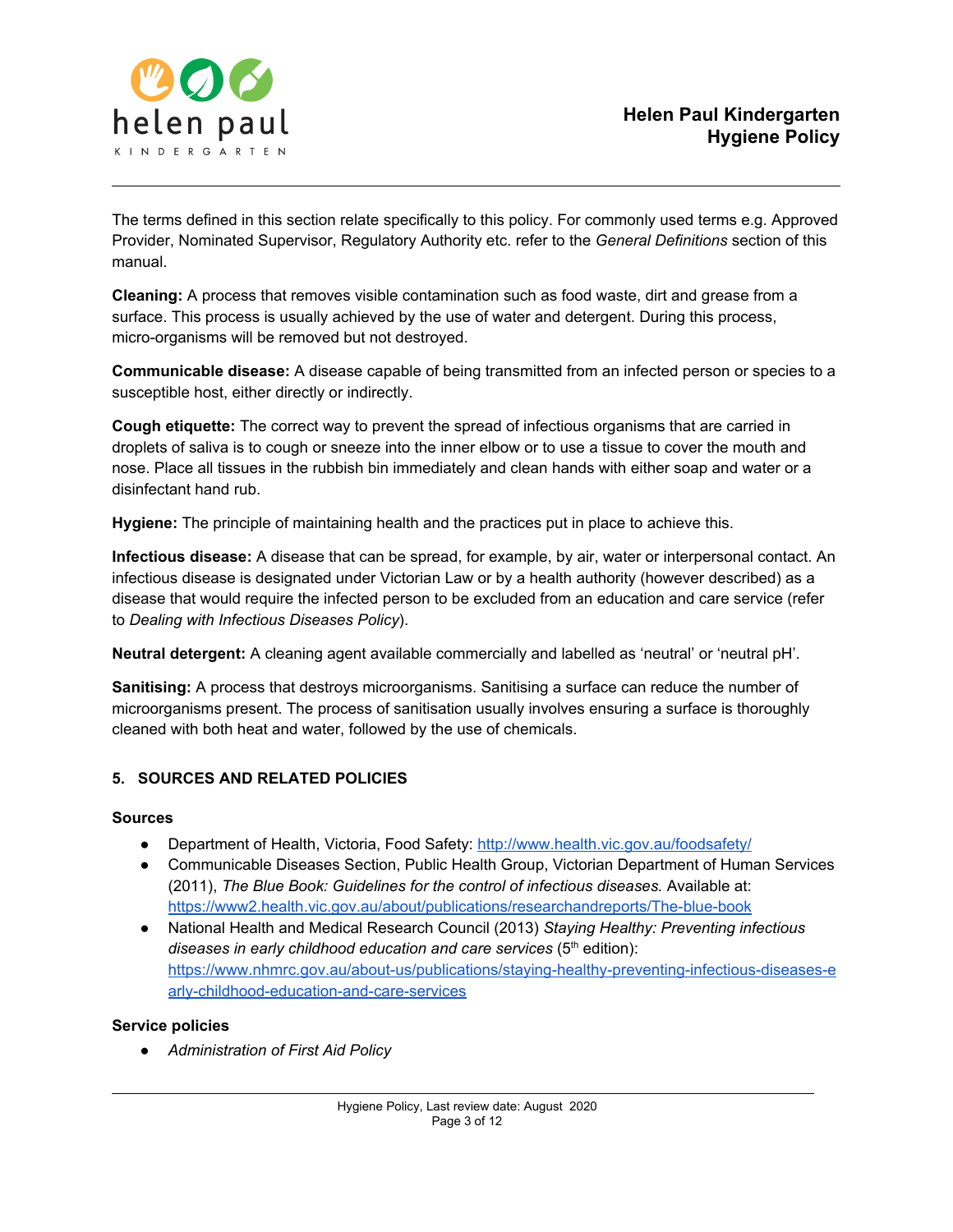

- *● Administration of Medication Policy*
- *● Dealing with Infectious Diseases Policy*
- *● Dealing with Medical Conditions Policy*
- *● Incident, Injury, Trauma and Illness Policy*
- *● Occupational Health and Safety Policy*
- *● Privacy and Confidentiality Policy*

## **Procedures**

## **The Approved Provider is responsible for:**

- ensuring that all staff and volunteers are provided with a copy of this policy and have a clear understanding of the procedures and practices outlined within
- ensuring the Nominated Supervisor, educators, staff and volunteers at the service implement adequate health and hygiene practices, and safe practices for handling, preparing and storing food (Regulation 77(1))
- establishing robust induction procedures that include the provision of information regarding the implementation of the practices outlined in this policy
- developing an appropriate cleaning and sanitising schedule that outlines daily, weekly, monthly, quarterly and annual cleaning and sanitising requirements and responsibilities
- arranging for the service to be cleaned and sanitised regularly, including floors and other surfaces, as per the cleaning contract and schedule
- reviewing the cleaner's contract and schedule on an annual basis
- contacting the local council's Environmental Health Officer for information about obtaining a needle/syringe/sharps disposal unit and instructions for its use
- ensuring the service has laundry facilities or access to laundry facilities, or other arrangements for dealing with soiled clothing, nappies and linen, including hygienic facilities for storage prior to their disposal or laundering (Regulation 106(1))
- ensuring that the laundry and hygiene facilities are located and maintained in a way that does not pose a risk to children (Regulation 106(2))
- ensuring that there are adequate and appropriate hygiene facilities provided for nappy changing which are designed, located and maintained in such a way that prevents unsupervised access by children (Regulations 112(2)&(4))
- ensuring that adequate, developmental and age-appropriate toilet, washing and drying facilities are provided for use by children, and that these are safe and accessible (Regulation 109)
- reviewing staff training needs in relation to understanding and implementing effective hygiene practices in early childhood settings
- providing a copy of the NHMRC guidelines for the prevention of infectious diseases in child care for the service
- providing hand washing guidelines for display at each hand washing location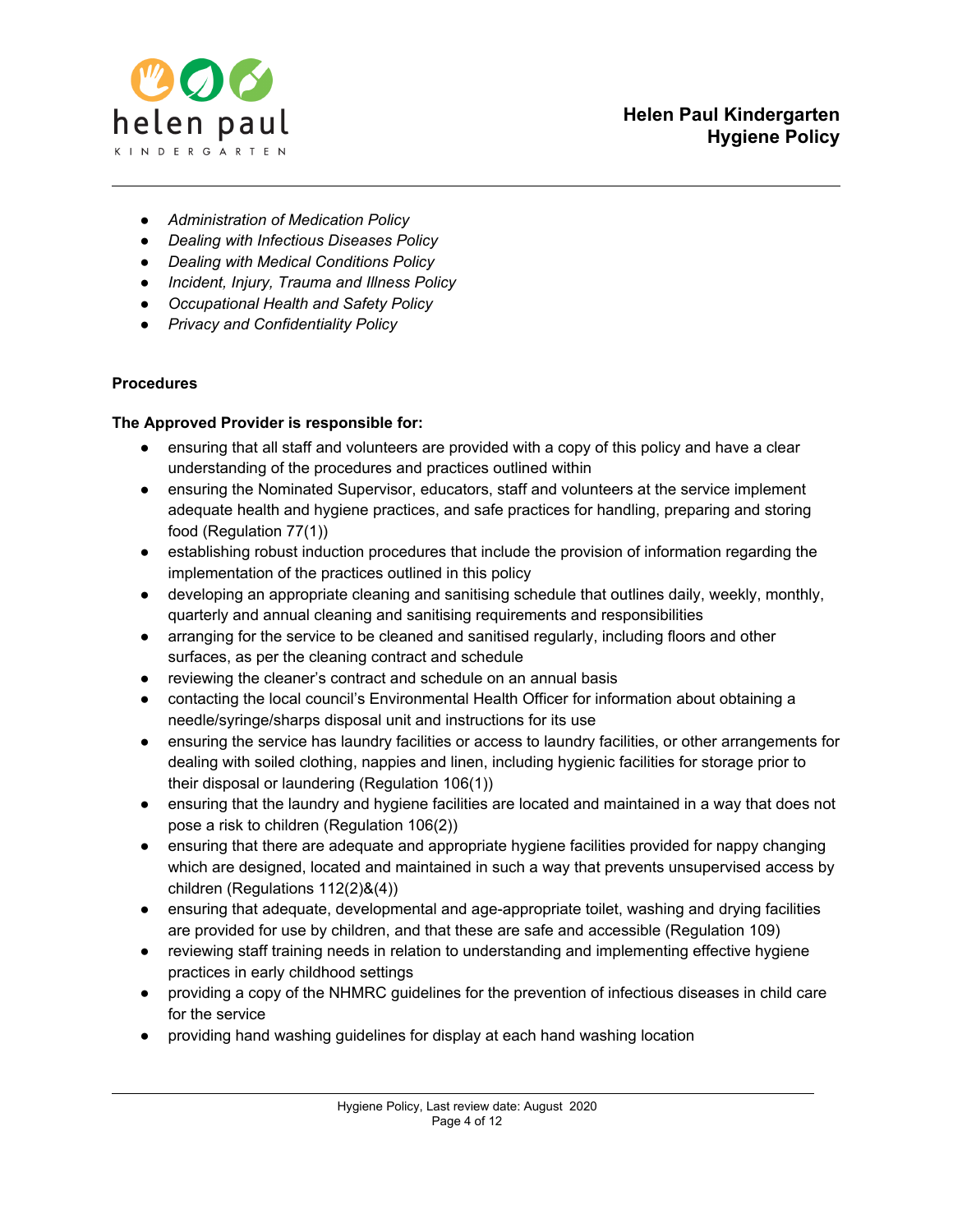

• ensuring there is an adequate supply of non-toxic cleaning and hygiene products, including gloves, at all times.

## **The Nominated Supervisor is responsible for:**

- implementing and ensuring that all staff members and volunteers at the service follow adequate health and hygiene practices, and safe practices for preparing, handling and storing food to minimise risks to children (Regulation 77(2))
- developing effective hygienic systems for cleaning, such as using colour-coded sponges/cloths in each area
- ensuring sponges are cleaned, rinsed and stored separately, and replaced regularly
- ensuring that an inspection of the outdoor areas, in particular the sand and soft-fall areas, are conducted daily to ensure they are maintained in a safe and hygienic manner
- informing the Approved Provider of any issues that impact on the implementation of this policy
- actively encouraging parents/guardians to keep children who are unwell at home to prevent the spread of infection to other children and educators
- storing or presenting items, such as beds, in such a way as to prevent cross-contamination
- ensuring that there is a regular and thorough cleaning and disinfecting schedule for all equipment and toys
- ensuring any chemicals and cleaning agents are non-toxic and stored out of reach of children
- ensuring that all educators/staff wear disposable gloves when changing nappies or dealing with open wounds or other body fluids, and dispose of those gloves and soiled materials in a sealed container or plastic bag
- maintaining the service in a clean and hygienic manner throughout the day, such as wiping benches and tables before and after eating, and cleaning up spills
- actively encouraging educators and staff who have, or are suspected of having an infectious disease to not attend the service in order to prevent the spread of infection to others attending the service.

#### **Educators and other staff are responsible for:**

- implementing and promoting correct hand washing and hygiene practices, as outlined in this policy
- maintaining the service in a clean and hygienic manner throughout the day, such as wiping benches and tables before and after eating, and cleaning up spills
- conducting a daily inspection of the outdoor areas, in particular the sand and soft-fall areas, to ensure they are maintained in a safe and hygienic manner
- informing the Approved Provider of any issues that impact on the implementation of this policy
- actively encouraging parents/guardians to keep children who are unwell at home to prevent the spread of infection to other children and educators
- being conscious of their responsibility to not attend the service when they have or suspect they have an infectious disease.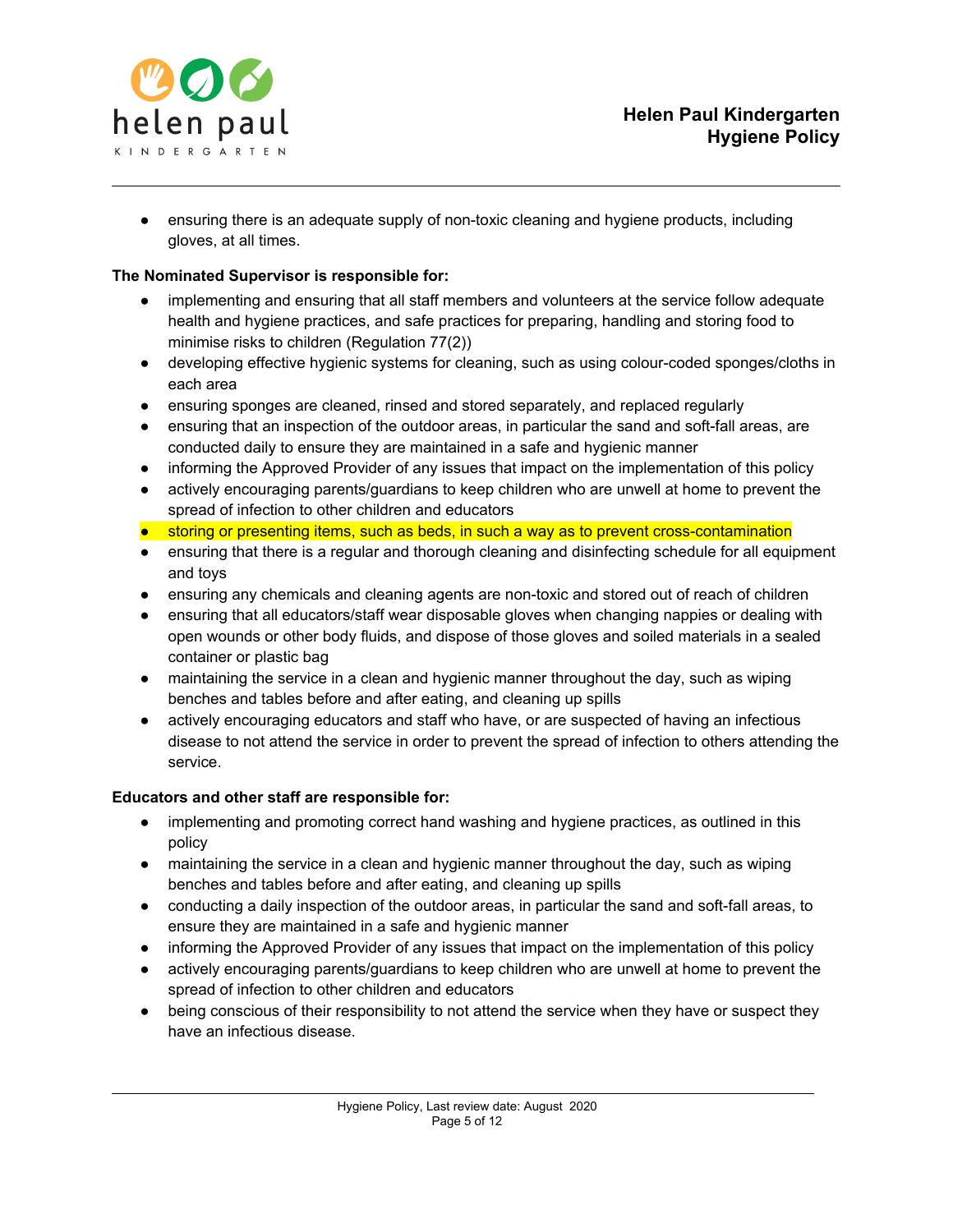

### *In relation to changing nappies for children:*

- attending to the individual personal hygiene needs of each child as soon as is practicable
- changing nappies and attending to individual personal hygiene and toileting needs of each child according to recommended procedures (refer to Attachment 1 – Sample nappy-changing and toileting guidelines)
- disposing of soiled nappies in a safe and hygienic manner in line with this policy.

#### *In relation to the toileting of children:*

- ensuring soap and drying facilities are available at all times when children are in attendance at the service, including ensuring paper towels are available if hand-dryers are not working
- ensuring children do not share the use of items related to personal care, such as hand towels for drying hands, toothbrushes and hairbrushes
- encouraging children to flush the toilet after use
- encouraging and assisting (where required) children to wash their hands according to hand washing guidelines (refer to Attachment 2) after toileting
- encouraging children to tell a staff member if they have had a toileting accident
- monitoring and maintaining toileting facilities in a safe, clean and hygienic manner while children are in attendance; this requires periodic checking of the bathroom area
- respecting diverse styles of toileting children due to cultural or religious practices
- respecting the possible need to maintain privacy of toileting and dressing.

#### *In relation to cleaning toys, clothing and the service in general:*

- removing toys that a child has sneezed or coughed on (place in a 'toys-to-be-cleaned' container)
- wearing gloves when cleaning (general purpose gloves are sufficient; wash and hang outside to dry when finished)
- washing mouthed toys daily using warm water and detergent and, if possible, drying in the sun
- ensuring washable toys and equipment are cleaned term by term or annually, as required

#### *In relation to children's contact with one another:*

- educating and encouraging children in good personal hygiene practices, such as:
	- washing their hands after blowing and wiping their nose
	- not touching one another when they are cut or bleeding
	- disposing of used tissues promptly and appropriately, and not lending them to other children
	- using their own equipment for personal care, such as toothbrushes, hats, brushes and combs
	- only touching the food they are going to eat
	- using their own drink bottles or cups.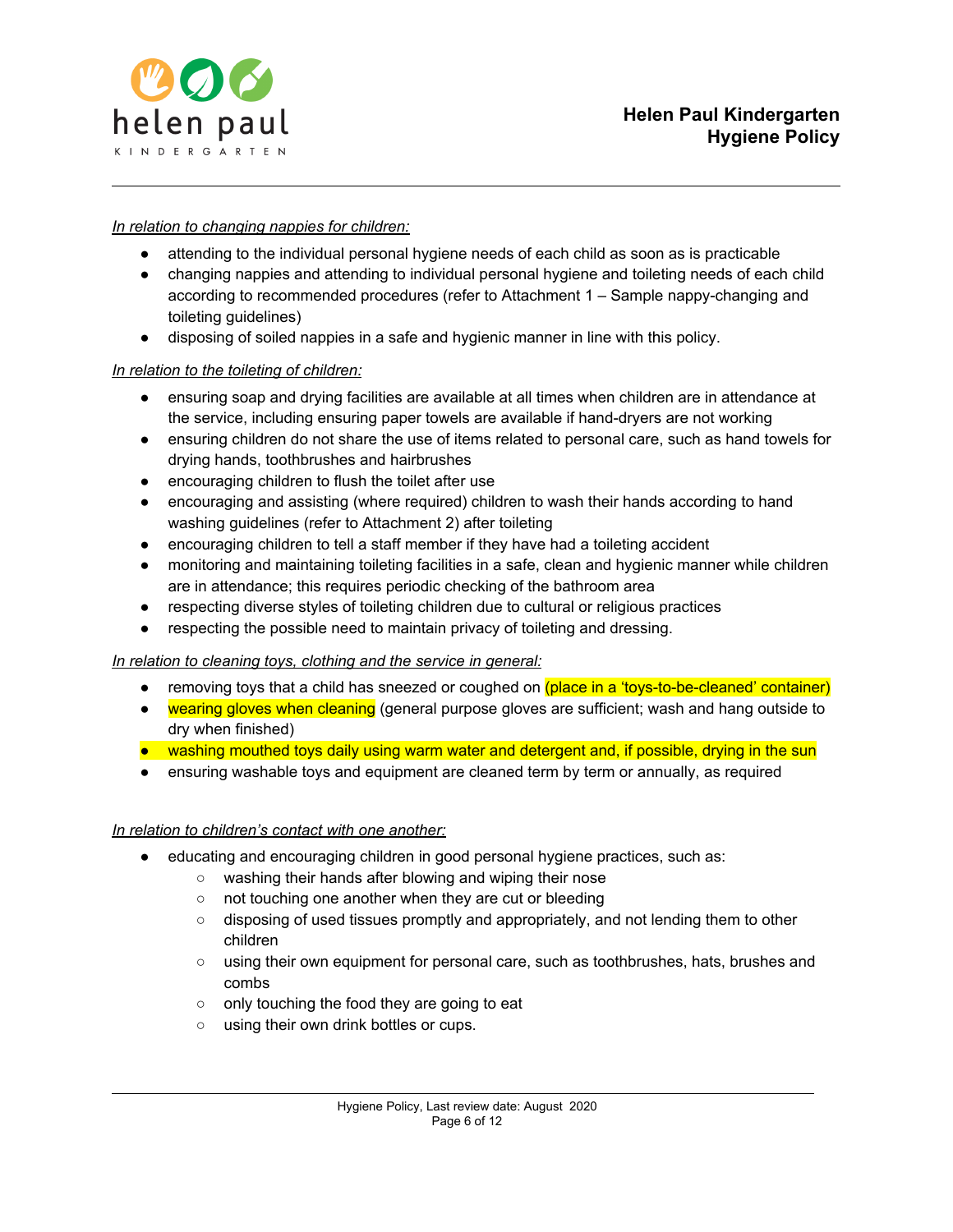

#### *In relation to indoor and outdoor environments:*

- keeping the indoor and outdoor environments as clean and hygienic as possible at all times, including the safe disposal of discarded needles/syringes/sharps
- promptly removing blood, urine and faeces (including animal) either indoors or outdoors, using the appropriate cleaning procedures
- covering the sandpit when not in use to prevent contamination
- emptying water containers, such as water trays, each day (refer to *Water Safety Policy*)
- disposing of any dead animals/insects found on the premises in an appropriate manner.

#### *In relation to the safe handling of body fluids or materials in contact with body fluids:*

- avoid direct contact with blood or other fluids
- not be at eye level when cleaning/treating a child's face that has blood on it, as a child's blood can enter the mouth/nose of a staff member when a child cries or coughs
- wear gloves wherever possible
- cover any cuts/abrasions on their own hands with a waterproof dressing.

#### *In relation to effective environmental cleaning:*

- clean with detergent and warm water followed by rinsing and drying to remove the bulk of infectious organisms from a surface. Particular attention should be paid to the following:
	- toilets/sinks must be cleaned daily and separate cleaning cloths/sponges must be used for each task
	- $\circ$  mouthed toys must be washed immediately or placed in a separate container for washing at a later time
	- all bench tops and floors must be washed regularly
	- children's cups/drink bottles used for water must be washed daily
	- when washing at the child care premises, staff are to consider washing items separately to minimise cross-contamination, for example, tea towels washed separately from sheets, face washers washed separately to play mats/rugs
	- nappy change areas/mats must be washed with detergent and warm water after each use.

#### **Parents/guardians are responsible for:**

- keeping their child/ren home if they are unwell or have an infectious disease that requires their exclusion from the education and care service
- informing the service if their child has an infectious disease
- supporting this policy by complying with the hygiene practices when attending the service or when assisting with a service program or activity
- encouraging their child/ren to develop and follow effective hygiene practices at all times, including handwashing on arrival at the service.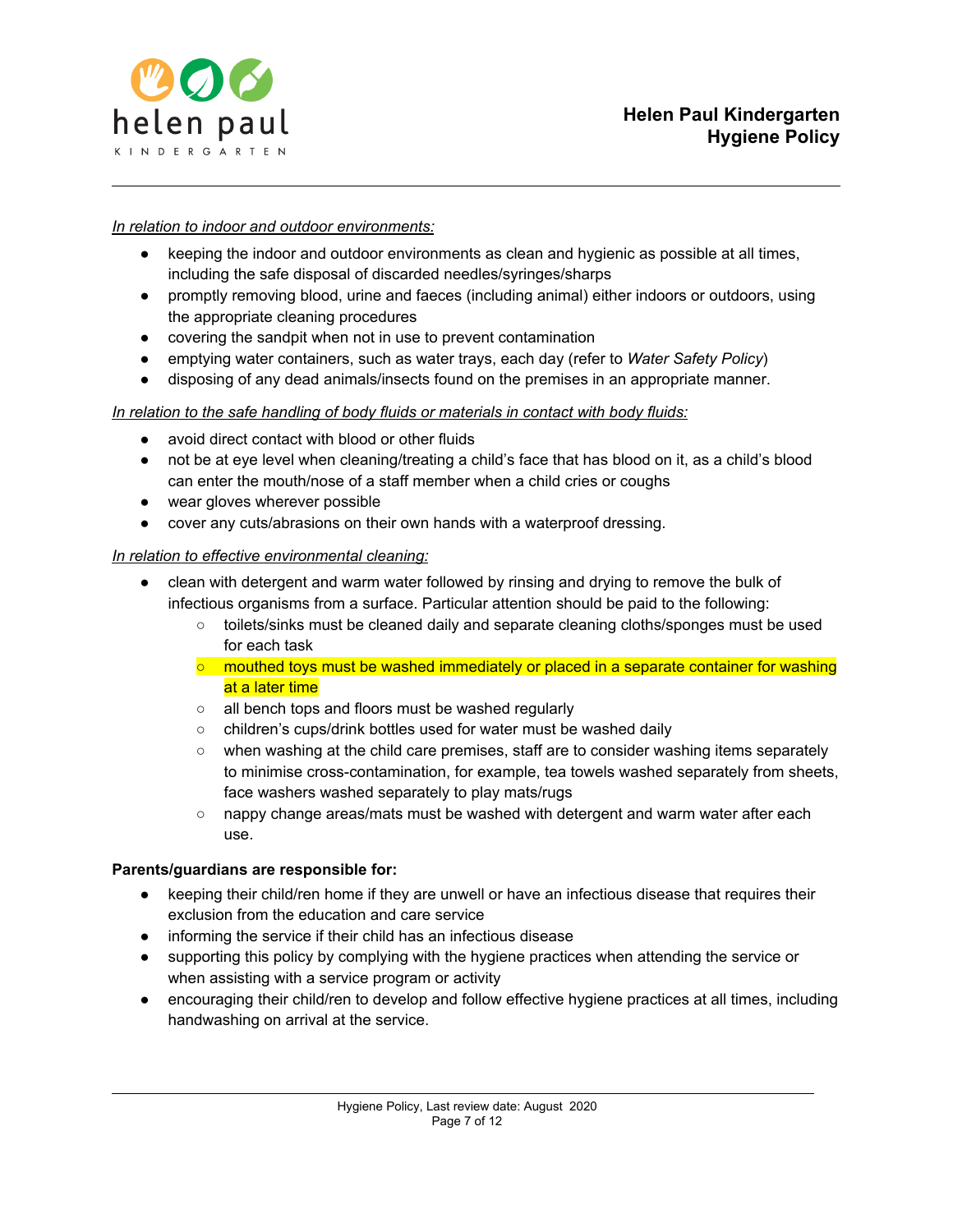

**Volunteers and students, while at the service, are responsible for following this policy and its procedures.**

#### **Evaluation**

In order to assess whether the values and purposes of the policy have been achieved, the Approved Provider will:

- regularly seek feedback from everyone affected by the policy regarding its effectiveness
- monitor the implementation, compliance, complaints and incidents in relation to this policy and ensure satisfactory resolutions have been achieved
- keep the policy up to date with current legislation, research, policy and best practice
- revise the policy and procedures as part of the service's policy review cycle, or as required
- notify parents/guardians at least 14 days before making any changes to this policy or its procedures.

#### **Attachments**

- Attachment 1: Nappy change procedure
- Attachment 2: Handwashing guidelines

## **Authorisation**

This policy was adopted by the Approved Provider of Helen Paul Kindergarten on **??? 2020**.

**Review date: ???**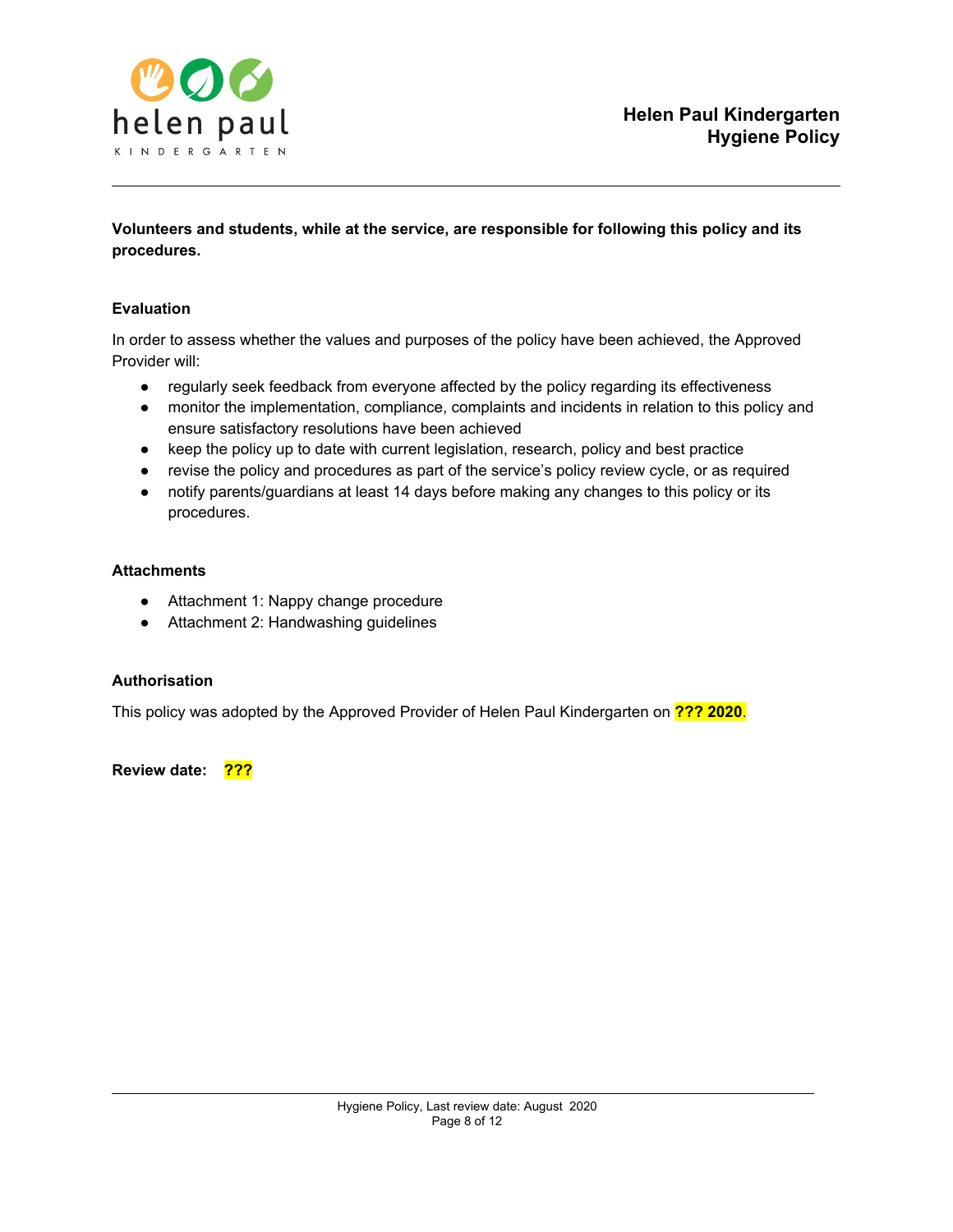

#### **Attachment 1: Nappy change procedure**

# **Changing a napppy<br>without spreading STAYING HEALTHY**







# nappy change procedure

#### Preparation

- Wash your hands 1
- $\overline{2}$ Place paper on the change table
- $\overline{3}$ Put disposable gloves on both hands

#### Changing

- $\overline{a}$ Remove the child's nappy and put any disposable nappy in a hands-free lidded bin Place any soiled clothes (including any cloth nappy) in a plastic bag
- $\overline{5}$ Clean the child's bottom
- 6 Remove the paper and put it in a hands-free lidded bin
- Remove your gloves and put them in the bin 7
- Place a clean nappy on the child 8
- q. Dress the child
- 10 Take the child away from the change table
- 11 Wash your hands and the child's hands

#### Cleaning

- 12 After each nappy change, clean the change table with detergent and water, then rinse and dry
- 13 Wash your hands

NHVRC Ret CH58h Pinted June 2013

stralian Government al Health and Medical Research Council



Attachment 2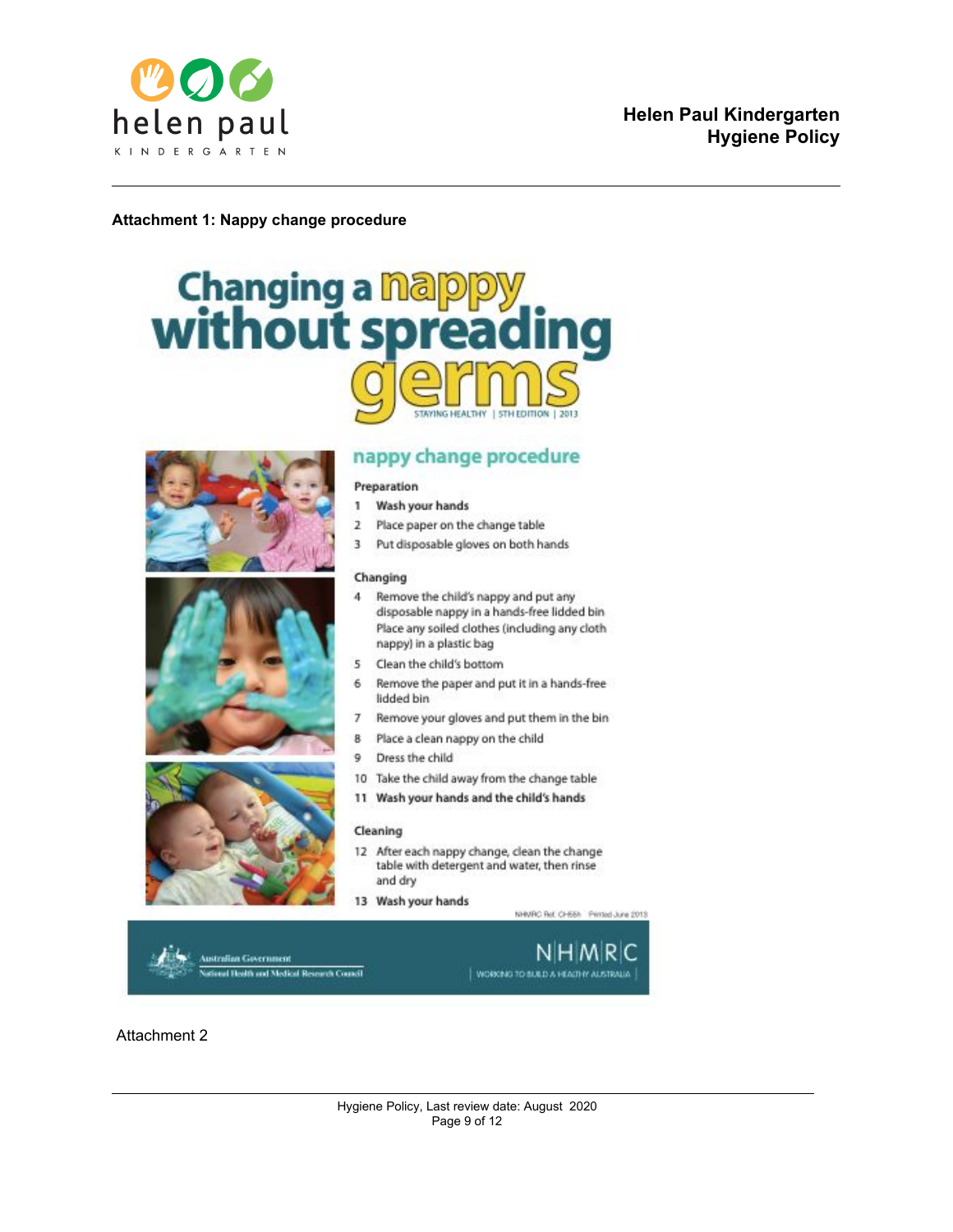

#### **Attachment 2: Handwashing guidelines**

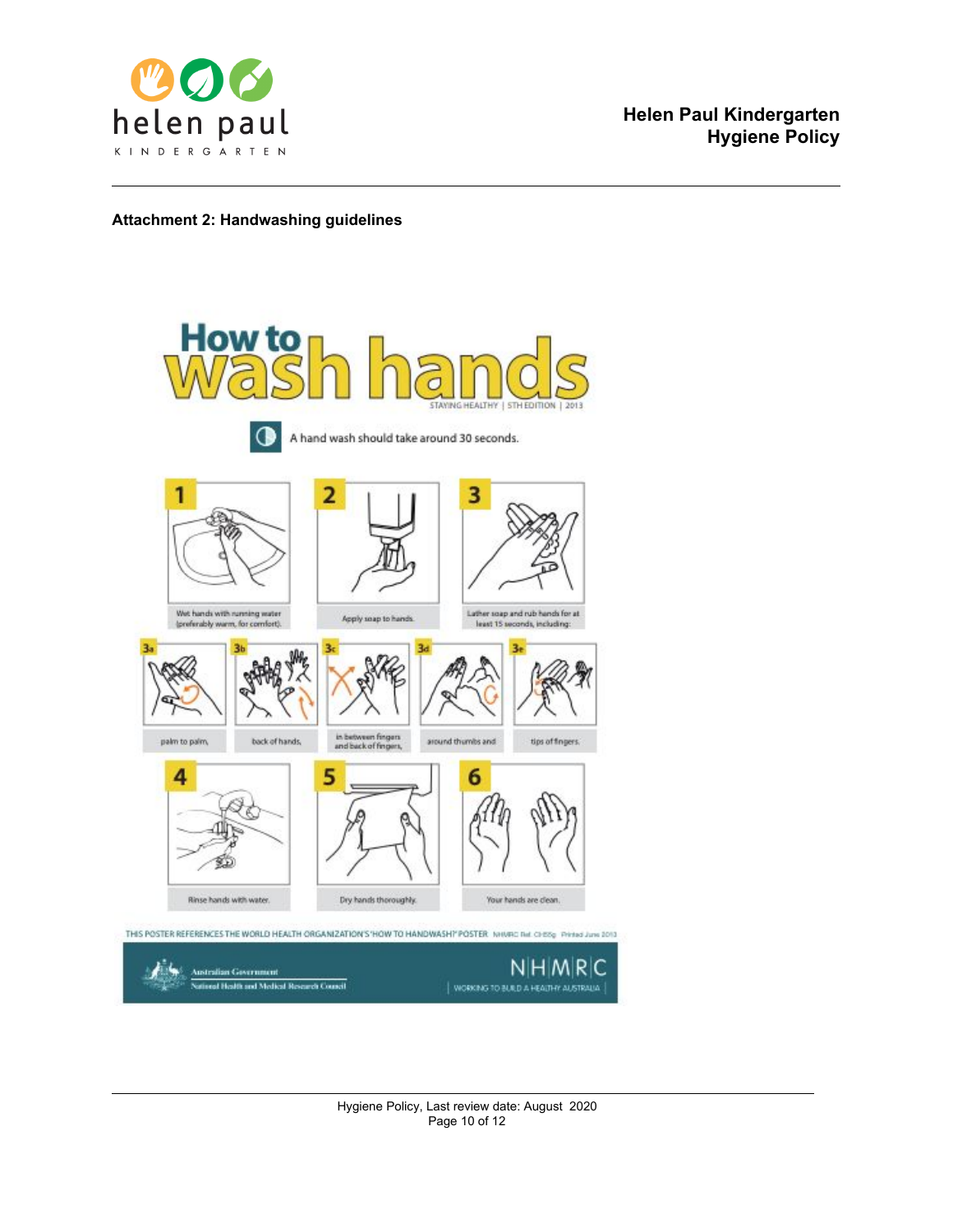

# **ATTACHMENT 3**

#### **Helen Paul Kindergarten Cleaning Schedule**

|                                                                                               | Frequency (minimum specified, also completed as needed)               |                                 |                                                                                   |                                |
|-----------------------------------------------------------------------------------------------|-----------------------------------------------------------------------|---------------------------------|-----------------------------------------------------------------------------------|--------------------------------|
| <b>Task</b>                                                                                   | After each<br>session (i.e. min.<br>once per day,<br>sometimes twice) | <b>Daily</b>                    | <b>Once or twice</b><br>weekly (Cleaner<br>contracted 2 x per<br>week: Wed & Fri) | <b>Once per</b><br><b>Term</b> |
| Sweep floors                                                                                  | T                                                                     |                                 |                                                                                   |                                |
| Mop floors (excluding bathroom)                                                               |                                                                       | C                               |                                                                                   |                                |
| Disinfect toilets (including taps, roll<br>holders, floor mopped)                             | т                                                                     |                                 |                                                                                   |                                |
| Nappy change mats (disinfect)                                                                 | $T$ (after each nappy<br>change)                                      |                                 |                                                                                   |                                |
| Disinfect tables                                                                              | т                                                                     |                                 |                                                                                   |                                |
| Wipe kitchen benches after use                                                                | P (if on duty)<br>т                                                   |                                 |                                                                                   |                                |
| Disinfect kitchen benches                                                                     |                                                                       | $\mathbf c$                     |                                                                                   |                                |
| Disinfect external surfaces of<br>kitchen cupboards and appliances<br>e.g. fridge, dishwasher |                                                                       |                                 | C (twice weekly)                                                                  |                                |
| Empty rubbish bins                                                                            | T (as required)                                                       | $\mathbf c$                     |                                                                                   |                                |
| Disinfect rubbish bins                                                                        |                                                                       |                                 | C (weekly)                                                                        |                                |
| Spot clean walls                                                                              |                                                                       |                                 | $C$ (weekly)                                                                      |                                |
| Disinfect door handles and light<br>switches                                                  |                                                                       | $\mathbf c$                     |                                                                                   |                                |
| Clean toys and equipment                                                                      |                                                                       | $T$ (toys to be<br>cleaned bag) |                                                                                   | T                              |
| <b>Disinfect bedding</b>                                                                      | <b>T</b> (after use)                                                  |                                 |                                                                                   |                                |
| Laundry (tea towels, spare hats etc)                                                          |                                                                       |                                 | $P$ (weekly)                                                                      |                                |

*Responsibility to complete task specified is either:*

- **T: Teaching staff on duty**
- **C: Cleaner (contracted)**